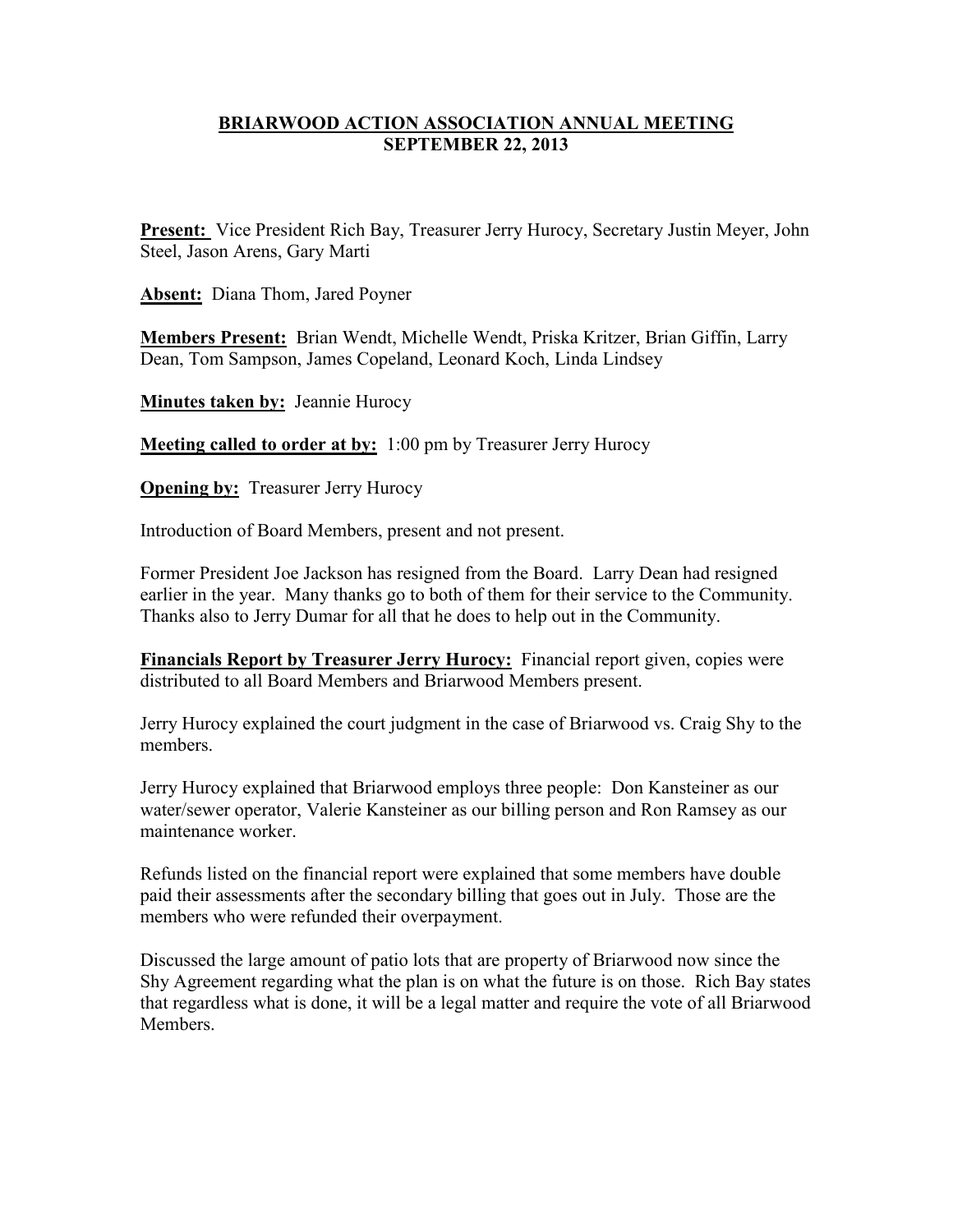# **Utilities Report by Treasurer Jerry Hurocy:**

Treasurer Jerry Hurocy explained that if 25 more homes are built that the sewer plant will need to be expanded.

Discussed the DNR Required Emergency Plan that was completed by Don Kansteiner.

Discussed that Briarwood is acquiring bids for a garage to be put up by the Well House for equipment that is being stored in the Well House. Per DNR, nothing should be stored in the Well House.

Discussed DNR's recommendation for a new water storage tank since DNR said the tank we currently have is insufficient. DNR suggested we have a 35,000 gallon tank. Currently, Briarwood Utilities services the community with a 5,000 gallon tank with the water use currently being approximately 17,000 gallons per day.

Discussed the idea of a generator used for the Well House pump as well as if there is a power outage, then the septic grinders for each resident would not function, resulting in possible sewage backup into residents' home.

DNR has recommended Briarwood increase security for the Well House. Discussed plans for security cameras that will offer surveillance at the Well House.

Discussed the need for increasing the fee for Utilities in order to raise revenue for a new water tank.

**Architectural Report:** Sheds that are approved by the Architectural Committee can now be built. (No bigger than 10x10 and wooden type)

**Dams Report:** Dams will be cut again by Chad Queen before winter. Mudjacking will be done once Dams are cut to fill holes that have been created by muskrats. Muskrats and Beavers are being trapped.

**Lake/Beach Report by John Steel:** Lake Briarwood was stocked with fish as it annually is done. Question was brought up about putting too many bluegills in by a Briarwood Member. This will be considered when the next stocking of fish will be done.

**Security Report by Jason Arens:** The Board has agreed to have Global Security provide security year round.

Speeding vehicles have been a problem. Our security person has addressed some people that have been speeding. The idea of getting Jefferson County Sheriff's Department to sit and catch speeding vehicles was brought up. Briarwood Member Brian Wendt stated if enough people complained that maybe they would come out.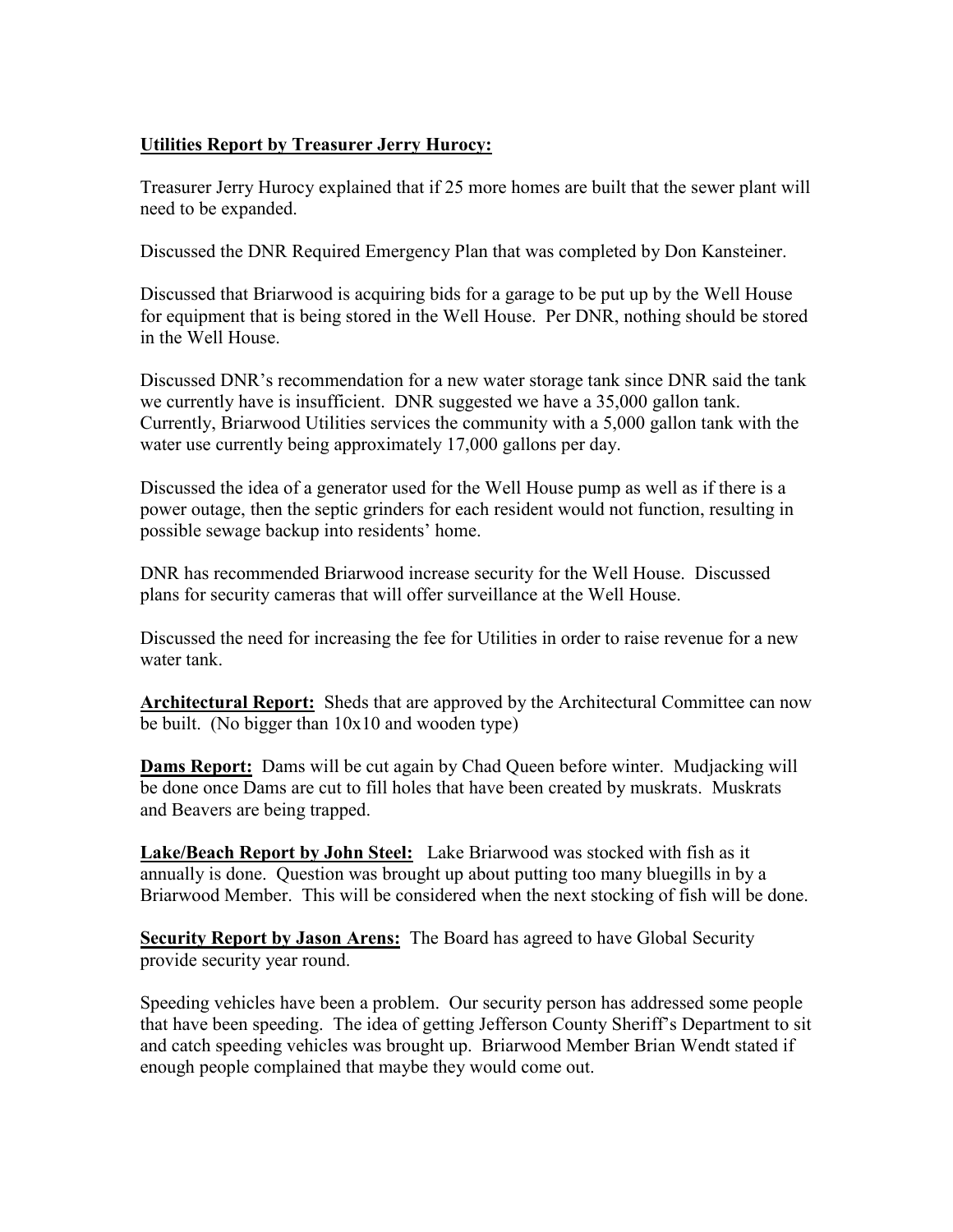## **Rules and Regulations Report by Vice President Rich Bay:** Nothing to report.

**Website Report by Jerry Hurocy:** Briarwood Estates website address was reiterated and members were informed of the Briarwood Facebook page.

**Roads Report by Treasurer Jerry Hurocy:** In September, a load of cold patch was brought in and several Briarwood Community Members volunteered to help patch areas of Briarwood in lieu of using rock to increase longevity of the patch.

Briarwood Member Bryan Giffin questions \$2000.00 that is in an account that was earmarked for patching road cuts on Stonegate Drive and states he feels it should be used to do patching on Stonegate Drive.

Briarwood Member Brian Wendt questions the necessity of the recent sealing of the asphalted roads. Board Member Gary Marti, who is very experienced in this matter, explained the reasoning behind the sealing of the road and why it needs to be done frequently.

Briarwood Member Brian Wendt mentions that there was a previous agreement voted that there was a progression of roads that were to be paved. Jerry Hurocy will look into previous years' minutes for that information.

Briarwood Member Bryan Giffin asked if Cottonwood Golf Course was doing their part in maintaining the road and if Briarwood's relationship with the golf course has improved. Board Members Jerry Hurocy and Jason Arens addressed this question, stating the new partner to the Cottonwood Golf Course owner and Briarwood are working towards an amiable relationship.

**Park/Entrance Report:** The entrance has been sealed this year.

Briarwood Member Bryan Giffin mentions that the entrance becomes bottlenecked and makes it difficult to maneuver in and out of Briarwood Estates due to the amount of people waiting to drop or pick up their children at the school bus stop. Mr. Giffin presents an idea to put rock down on Missouri State Highway property at the front of the Community to provide a parking place for these vehicles. This idea will be explored by the Board.

**Lots/Back Dues/Legal Report by Jerry Hurocy:** There are a total 840 total lots in Briarwood. 268 lots are Briarwood owned lots, 250 lots are owned by Craig Shy DBA as Briarwood Development and there is 1 lot in Craig Shy's name. There are 385 total property owners, 17 past due with their assessment payments. This number was 45. Briarwood has been working with an attorney to retrieve back dues.